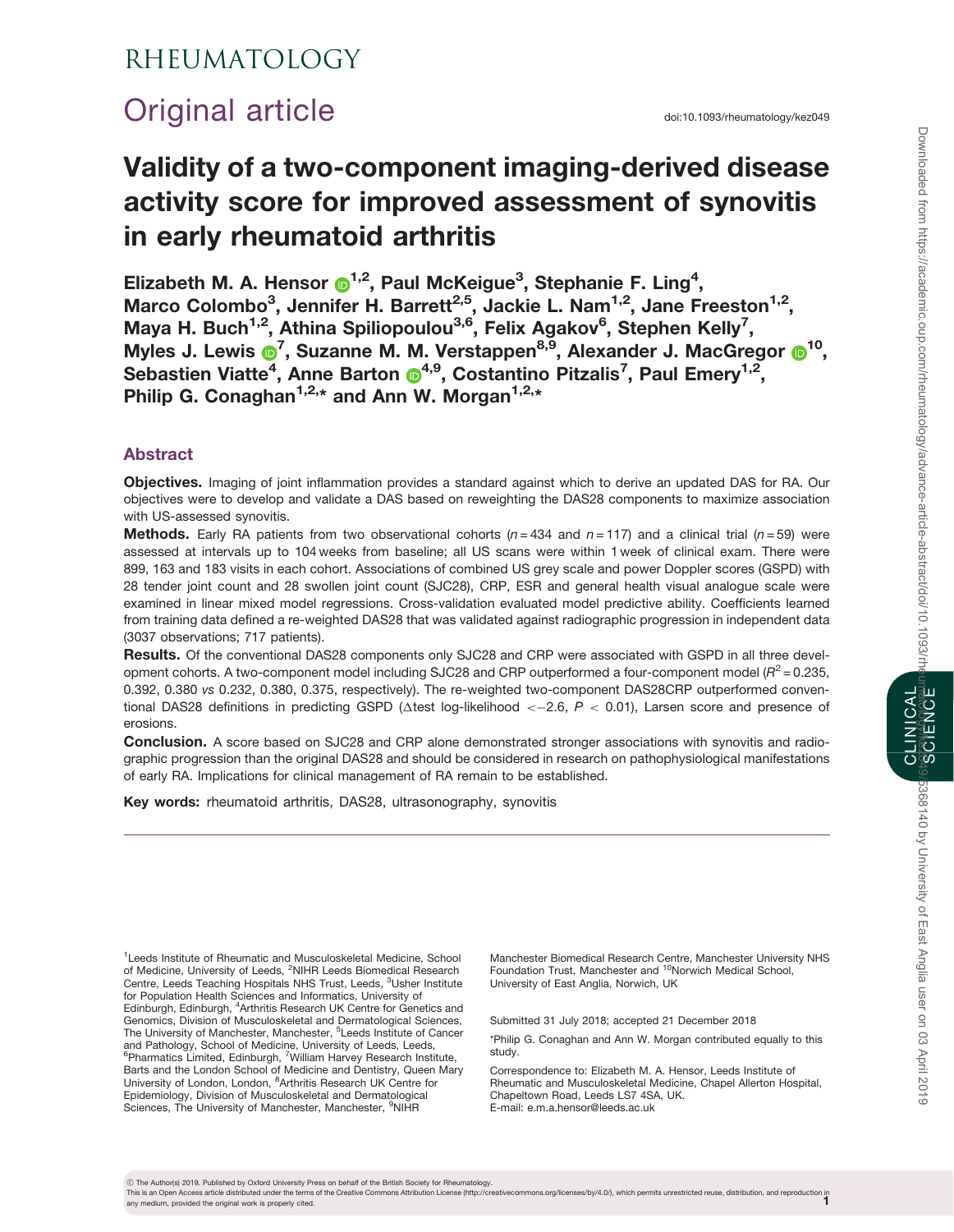### Rheumatology key messages

- . Tender joint count and general health visual analogue scale are not associated with imaging-detected inflammation.
- . A two-component DAS28 shows closer association with inflammation and structural damage than the original score.
- . This new score should be considered in research on pathophysiological manifestations of early RA.

### Introduction

The DAS, introduced in 1990 [[1\]](#page-8-0), has had a major impact on the management of patients with RA. It is now widely used in research and in many countries DASbased thresholds determine which patients can access biologic therapy [[2](#page-8-0)]. However, the DAS has limitations. Despite recommendation by the European Medicines Agency that 28-joint DAS (DAS28) remission (DAS28 < 2.6) [\[3](#page-8-0)] is the preferred primary outcome for trials of agents other than NSAIDs [\[4](#page-8-0)], there is evidence of continued radiographic progression in patients achieving this goal [\[5\]](#page-8-0). There is also recognition that two patients with the same DAS score can have different phenotypes [[6\]](#page-8-0).

The DAS was developed using rheumatologists' treatment decisions to define periods of high and low disease activity. Of the DAS components, Ritchie articular index and 44 swollen joint count (SJC44) made the largest contribution to discriminating between these states, suggesting that the rheumatologists placed more importance on joint assessments than blood markers of inflammation (ESR) or patient subjective effects (general health visual analogue scale; GHVAS). Updated DAS definitions have since been introduced; to reduce assessment time, 28- joint counts [\[7\]](#page-8-0) may be used. Other definitions substitute CRP for ESR [[8](#page-8-0)], and omit the GHVAS [[7](#page-8-0)], although these definitions are not interchangeable [\[9](#page-8-0)-[11\]](#page-8-0).

All existing DAS variants were developed using the same outcome (treatment decision) prior to the widespread use of modern imaging, which has since demonstrated disparity between clinical assessments and imaging-detected synovitis, a possible explanation for continued joint destruction in patients considered to be in clinical remission [[12](#page-8-0)-[17\]](#page-8-0). Baker et al. [[18](#page-8-0)] found that of the original DAS28 components only SJC28 and acute phase reactant (CRP or ESR) were independently associated with MRI-detected synovitis, despite the DAS28 being weighted most heavily for joint tenderness. Furthermore, recent findings from the Norfolk Arthritis Register (NOAR) and Early RA Study cohorts demonstrated that HLA-DRB1 amino acids associated with RA susceptibility and radiographic joint damage were associated with SJC28 and CRP, but not 28 tender joint count (TJC28) (GHVAS was not assessed) [\[19\]](#page-8-0). Thus, there are biologically plausible reasons for differential associations between core DAS components and RA patient phenotypes.

In addition to SJC28 and CRP, Baker et al. found evaluator's assessment of global disease activity VAS to be associated with MRI-detected synovitis. However, evaluator's assessment of global disease activity VAS is difficult to standardize and is frequently unavailable in large-scale (e.g. genome-wide association) studies incorporating existing datasets. There is therefore a need for a short-form DAS that allows evaluation of synovitis activity in existing large international RA cohorts.

The objectives of the current study were firstly to confirm whether TJC28, SJC28, CRP, ESR and GHVAS are independently associated with imaging-detected synovitis, using US combined grey scale and power Doppler (GSPD) score as the outcome; and secondly to define a novel re-weighted DAS28 using appropriate components, and validate it against radiographic progression in an external cohort.

### Methods

All patients selected for this analysis satisfied a diagnosis of RA by 1987 ACR [[20](#page-8-0)] and/or 2010 ACR/EULAR [\[21\]](#page-9-0) criteria.

In the development phase we selected RA patient data from three sources: The Leeds Inflammatory Arthritis Continuum (IACON), a single-centre observational cohort of patients with early inflammatory arthritis recruited 2010-2014; the Pathobiology of Early Arthritis Cohort (PEAC), a multicentre observational cohort of patients with early RA recruited 2009-2015; and a clinical trial (Infliximab as Induction Therapy in Early Rheumatoid Arthritis; IDEA [[22](#page-9-0)]), which was largely recruited in Leeds and satellite centres 2006-2009 - only Leeds patients are included here. Validation against radiographic progression was conducted in RA patients selected from the Norfolk Arthritis Register (NOAR), a primary care-based inception cohort of patients recruited 1989-2008, presenting with recent-onset inflammatory polyarthritis, defined as  $\geq 2$  swollen joints for >4 weeks [\[23](#page-9-0)].

All patients provided written informed consent for inclusion in each of the studies, and ethical approval was granted by the following: IACON: Leeds (West) Research Ethics committee (09/H1307/98); IDEA: Northern and Yorkshire Research Ethics Committee (05/MRE03/85); PEAC: National Research Ethics Service Committee London - Dulwich (05/Q0703/198); and NOAR: Norwich Research Ethics committee (LREC 2003-075).

### Disease activity measurements

In IACON, IDEA and PEAC, clinical assessments were made independently of US assessments. Joint counts included bilateral shoulders, elbows, wrists, MCPs joints 1-5, PIPs joints 1-5, knees and MTPs joints 1-5. Patients completed a 100 mm global health assessment VAS. CRP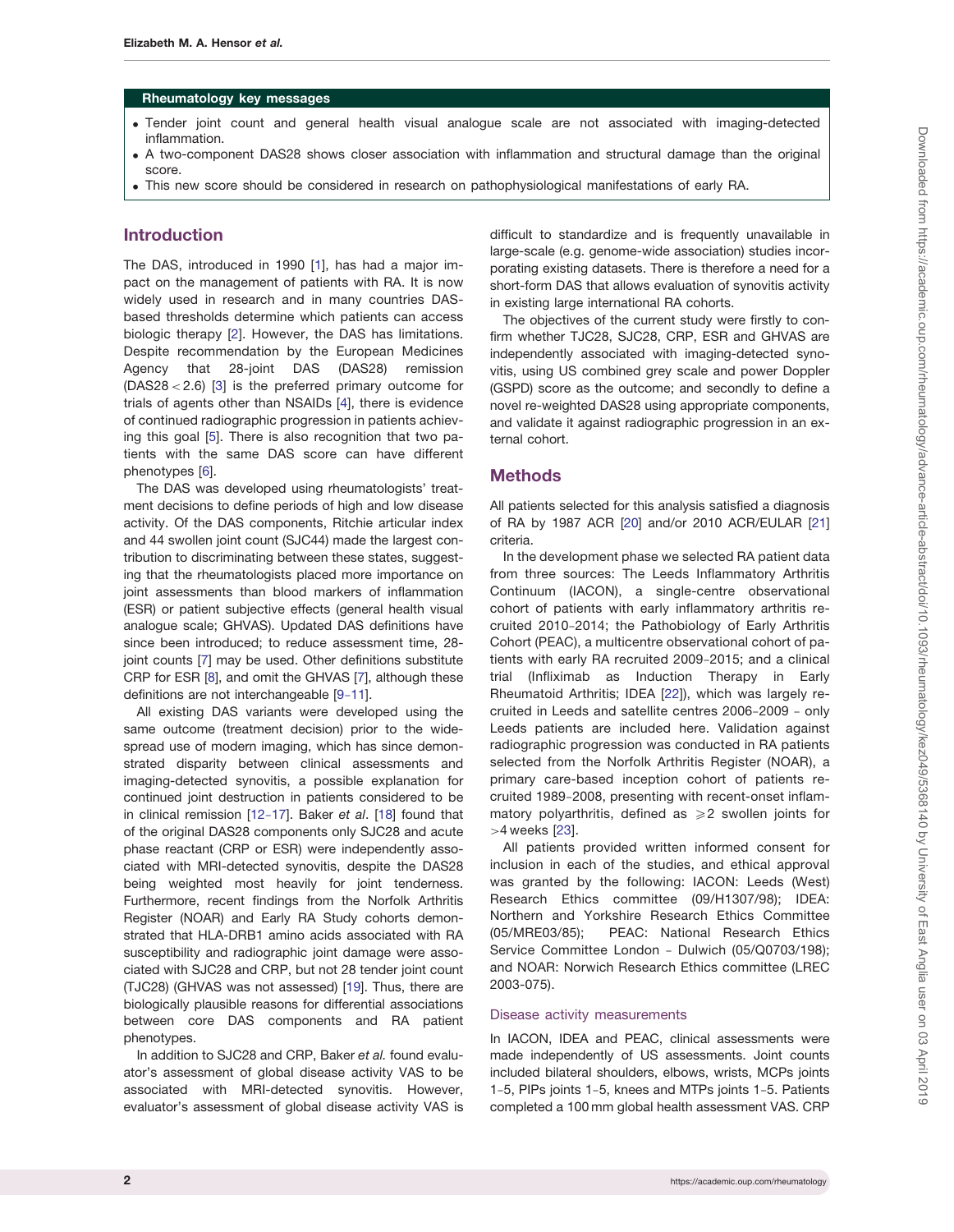was recorded in mg/L; for censored values (CRP < 5 mg/ L), we imputed CRP = 2 prior to analysis (see 'Statistical methods' and 'Results' for more details). ESR was measured in mm/h. Observations were available in IACON at 0, 26, 52 and 104 weeks, in IDEA at 0, 52 and 78 weeks and in PEAC at 0 and 26 weeks. Visits were eligible if the US scan occurred within 1 week of the clinical assessment.

In NOAR CRP was measured in stored serum samples collected at 0, 5, 10 and 15 years; consequently, DAS28CRP was only calculated at these time points. Tender and SJCs were carried out at 0, 3, 5, 10, 15 and 20 years. A three-component (3C) DAS28 score was calculated for comparison with the re-weighted DAS28, as patient GHVAS was not available.

### **Ultrasound**

Full details of US scanning procedures are provided in online [Supplementary material](https://academic.oup.com/rheumatology/article-lookup/doi/10.1093/rheumatology/kez049#supplementary-data), section 'Methods', available at Rheumatology online. In IACON and IDEA grey scale (GS) and power Doppler (PD) synovitis were each scored semi-quantitatively 0-3 [\[12\]](#page-8-0); GS scores included both synovial hyperplasia and joint effusion. Sagittal plane views were scored. In IACON, scoring was performed by several trained sonographers and rheumatologists. In IDEA the majority of scoring was performed by one expert rheumatologist. In IDEA and IACON the following joints were scanned: wrists, MCPs 2-3, PIPs 2-3, knees, MTPs 1-5. In PEAC GS and PD were scored from 0-4 against a standardized image atlas [\[24\]](#page-9-0), using transverse plane views; bilateral MCPs 1-5 were scanned.

### Radiography

In NOAR, radiographs of the hands and feet were performed during the first 10 years of follow-up and were scored using the Larsen method [\[25\]](#page-9-0) as previously described [[26](#page-9-0)-[28\]](#page-9-0). Joint erosion was defined as a cortical break of  $\geq 2$  mm and was assigned a score of  $\geq 2$ . Radiographs were read independently, blind to sequence, by 2 medically qualified observers (intra- and inter-observer agreement for erosion presence 90% and 91%, respectively), who underwent specific training. Disagreements on erosion status were arbitrated by a third investigator.

### Statistical methods

In IACON and IDEA, OMERACT-EULAR composite PDUS scores that combined GS and PD at the joint level [\[29](#page-9-0)] were summated across 22 joints to give GSPD.

In PEAC, GS and PD scores were simply summated across 10 joints, to give GSPD.

In the largest dataset (IACON), within observed data, robust regression on order statistics was used to impute left-censored values of CRP < 5 mg/L; summary statistics calculated for the imputed values indicated which single value should be imputed in the main analysis. Single imputation was chosen over model-based imputation to provide clarity for clinicians and researchers wishing to use the new score. The DAS28-CRP was originally derived

using high sensitivity (hs)CRP; however, it is often calculated at centres where the reporting limit is 5, leading to variation in the values imputed for CRP < 5 mg/L.

Multiple imputation by chained equations was used to address missing covariate data; GSPD was not included in covariate imputation models and only patients with observed GSPD were retained. Imputation models included DAS28 components, transformed where appropriate to maintain consistency with analysis models  $[\sqrt{SCJ28}, \sqrt{TJC28}, \ln(ESR), \ln(CRP+1), GHVAS],$  Health Assessment Questionnaire Disease Index (HAQ-DI) score, age and sex. Predictive mean matching was used to impute all variables; results from 20 imputed datasets were combined according to Rubin's rules.

Conventional DAS28 scores were calculated as follows (CRP mg/L, GHVAS mm):

4C-DAS28CRP =  $(0.56 \times \sqrt{T}JC28) + (0.28 \times$  $\sqrt{SJC28}$  + (0.36  $\times$  ln(CRP+1)) + (0.014  $\times$  GHVAS) + 0.96 4C-DAS28ESR =  $(0.56 \times \sqrt{T}JC28) + (0.28 \times$  $\sqrt{SJC28}$  + (0.70  $\times$  ln(ESR)) + (0.014  $\times$  GHVAS) 3C-DAS28CRP =  $[(0.56 \times \sqrt{T}JC28) + (0.28 \times$  $\sqrt{SJC28}$  + (0.36  $\times$  ln(CRP+1))]  $\times$  1.10 + 1.15

In addition we calculated partial simplified disease activity index (SDAI) clinical disease activity index (CDAI) scores, which excluded physician VAS, as follows (CRP mg/dL, GHVAS cm):

Partial SDAI = TJC28 + SJC28 + CRP + GHVAS Partial CDAI = TJC28 + SJC28 + GHVAS

We modelled GSPD as a function of individual DAS28 components in linear mixed models, using 20-fold crossvalidation to evaluate predictive performance on data not seen before; multiple imputation was not nested within training folds. Predictor performance was evaluated as the squared Pearson correlation  $(R^2)$  between predicted and observed US scores, concatenating all test folds into a single dataset. The strength of evidence favouring one model over another was evaluated as the difference in test log-likelihoods. For each individual in the test dataset, the log of the multivariate Gaussian likelihood of the model given the residuals was calculated, and this test log-likelihood was summed over all individuals in all test folds. The difference in test log-likelihood can be interpreted directly as a measure of the strength of evidence favouring one model over another. The asymptotic equivalence of model choice by leave-one-out cross-validation and Akaike's information criterion (AIC) [[30\]](#page-9-0) implies that a difference in test log-likelihood of 2.6 natural log units is equivalent (for comparison of linear nested models differing by two extra parameters) to  $P = 0.01$ .

To account for differences in scaling of the GSPD outcome, ratios between coefficients obtained from each cohort were weighted by the number of cases with nonmissing acute phase measurements to produce the final definition for the re-weighted DAS28. For example, the ratio of the coefficient for SJC28 to the coefficient for CRP from each cohort was multiplied by the number of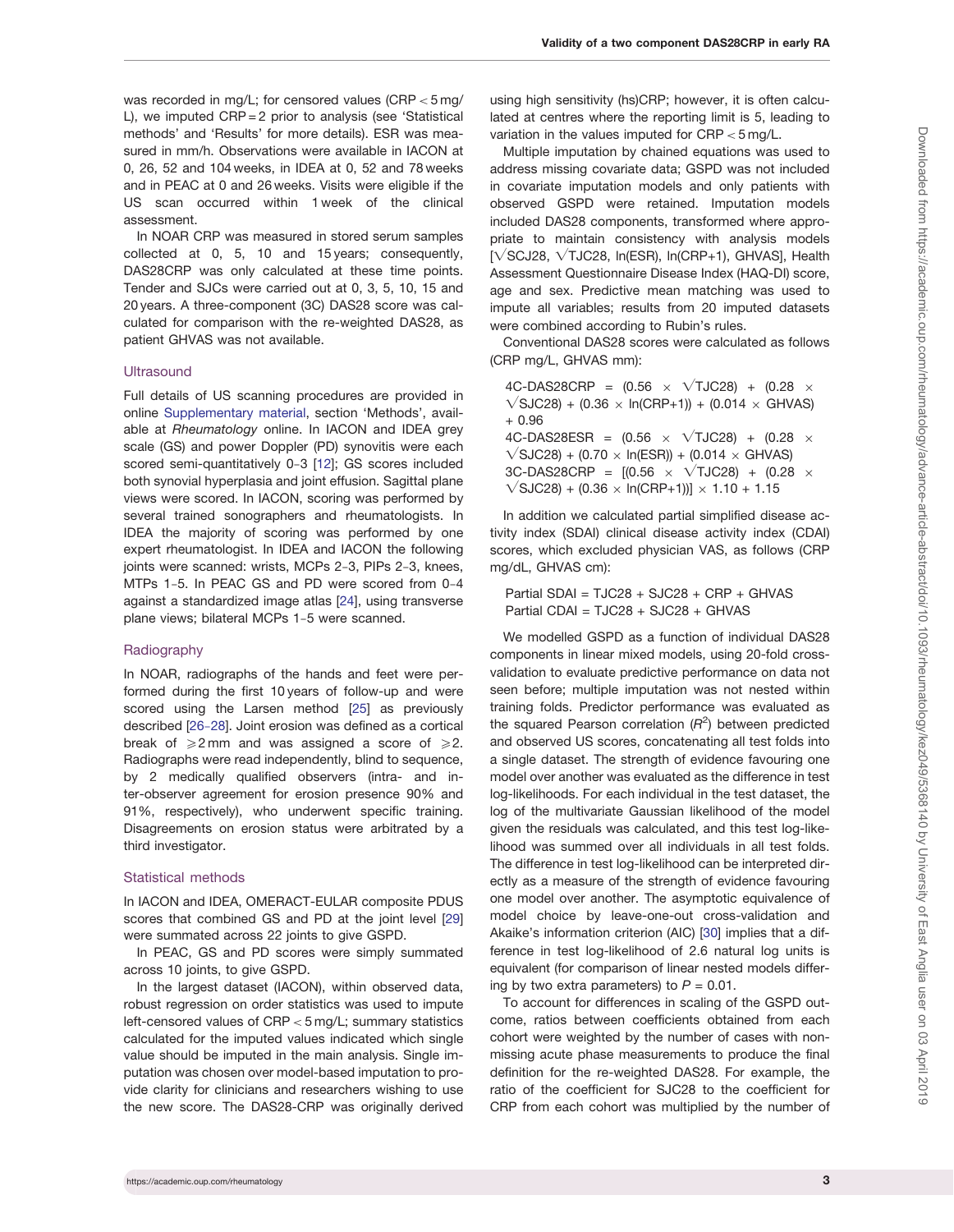<span id="page-3-0"></span>observations, then the values from the three cohorts were added together and divided by the total number of observations to give the final ratio to be used in the score. We did not attempt to scale the final score to maintain compatibility with the conventional DAS28 definition(s) because they were derived using entirely different methods and existing cut-offs for remission or severity of disease activity would not be valid for use with the new score.

As previously described [[19,](#page-8-0) [28,](#page-9-0) [31\]](#page-9-0), the Larsen score was modelled as a longitudinal continuous non-normally distributed outcome variable using a generalized linear latent and mixed model [[32](#page-9-0)] that included the covariates age and disease duration in addition to disease activity variables. Multivariable models including individual DAS28 components  $[VTTC28, VSJC28, In(CRP+1)]$ were constructed first, followed by models that included each DAS28 score (re-weighted 2C or conventional 3C) individually. Effect sizes are given as a  $\beta$ -coefficient with 95% CIs. AIC and Bayesian information criteria were used to determine model fit; lower values indicate better fit. The presence of erosions of the hands and feet was treated as a longitudinal binary variable and modelled using a generalized estimating equation model with logit-link function and an exchangeable within-subject correlation structure. The quasi-AIC, the equivalent of AIC in a generalized estimating equation, was used to determine model fit [[33](#page-9-0)].

Analyses that included US were conducted in R version 3.3.1 (R Foundation for Statistical Computing, Vienna, Austria); analyses of radiographic outcomes were carried out in Stata v14 (StataCorp, College Station, TX, USA).

### **Results**

Baseline characteristics of patients are provided in Table 1. We included 889 observations in 434 IACON patients, 163 in 59 IDEA patients, and 183 in 117 PEAC patients who had at least one US measurement. For validation against radiographic progression there were 3037 observations in 717 NOAR patients.

### Imputation of CRP  $< 5$

The median of values imputed in IACON using robust regression on order statistics for values of CRP < 5 was 1.88. We therefore imputed 2 for observations of CRP < 5. See [Table 2](#page-4-0) for numbers of cases in which this was necessary.

### Associations between DAS28 components and GSPD

Associations between DAS28 components and GSPD were only investigated in IACON, IDEA and PEAC; NOAR was excluded to provide external validation of the new scale against radiographic progression.

In four-component (4C) models that included CRP, in all three cohorts only SJC28 and CRP were independently associated with GSPD. Results for models with two or four individual components, using either CRP or ESR, are presented in [Table 3](#page-4-0).

Repeating this analysis with complete case data, within each cohort, did not alter the conclusions (data not shown).

|  |  | TABLE 1 Baseline characteristics of patients included in IACON, IDEA, PEAC and NOAR |  |  |  |  |  |  |  |  |  |
|--|--|-------------------------------------------------------------------------------------|--|--|--|--|--|--|--|--|--|
|--|--|-------------------------------------------------------------------------------------|--|--|--|--|--|--|--|--|--|

|                                 | <b>IACON</b><br>$(n = 434)$ | <b>IDEA</b><br>$(n = 59)$ | <b>PEAC</b><br>$(n = 117)$ | <b>NOAR</b><br>$(n = 717)$ |
|---------------------------------|-----------------------------|---------------------------|----------------------------|----------------------------|
| Age, mean (s.p.), years         | 56 (15)                     | 51(12)                    | 51 (16)                    | 58 (14)                    |
| Female, $% (n)$                 | 70 (304/434)                | 72 (50/69)                | 68 (80/117)                | 69 (492/717)               |
| Symptom duration, months        | 7(4, 15)                    | 7(5, 10)                  | 5(3, 8)                    | 8(4, 17)                   |
| RF positive, $% (n)$            | 63 (245/392)                | 57 (39/68)                | 74 (86/116)                | 32 (209/644)               |
| ACPA positive, $% (n)$          | 69 (300/432)                | 74 (48/65)                | 81 (95/117)                | 38 (276/717)               |
| TJC28                           | 4(1, 10)                    | 15 (8, 22)                | 10(5, 15)                  | 5(1, 11)                   |
| SJC <sub>28</sub>               | 2(0, 5)                     | 8(3, 11)                  | 5(3, 8)                    | 5(2, 9)                    |
| CRP, mg/L                       | $6$ ( $<$ 5, 18)            | 21(10, 52)                | $7 (-5, 18)$               | 11(3, 24)                  |
| ESR, mm/h                       | 23 (10, 38)                 | 37 (19, 65)               | 30 (15, 49)                |                            |
| GHVAS, mm                       | 35 (15, 57)                 | 53 (39, 72)               | 72 (51, 84)                |                            |
| GS <sup>a</sup>                 | 15 (9, 22)                  | 29 (19, 35)               | 15 (8, 22)                 |                            |
| PD <sup>a</sup>                 | 2(0, 6)                     | 13 (8, 20)                | 2(4, 9)                    |                            |
| Total Larsen score <sup>b</sup> |                             |                           |                            | 5(0, 19)                   |
| Erosions present, % (n)         |                             |                           |                            | 45 (325/717)               |

Values presented are median (1st quartile, 3rd quartile) unless otherwise stated. The table provides baseline demographic, clinical and imaging characteristics of patients included in the study. <sup>a</sup>Different sets of joints were scanned in IACON/IDEA compared with PEAC, and therefore the US scores are not directly comparable across all cohorts. <sup>b</sup>Total of individual 0-5 scores for joints in the hands and feet. GHVAS: general health visual analogue scale; GS: grey scale; PD: power Doppler; SJC28: 28 swollen joint count; TJC28: 28 tender joint count; IACON: The Leeds Inflammatory Arthritis Continuum; IDEA: Infliximab as Induction Therapy in Early Rheumatoid Arthritis; PEAC: Pathobiology of Early Arthritis Cohort; NOAR: Norfolk Arthritis Register.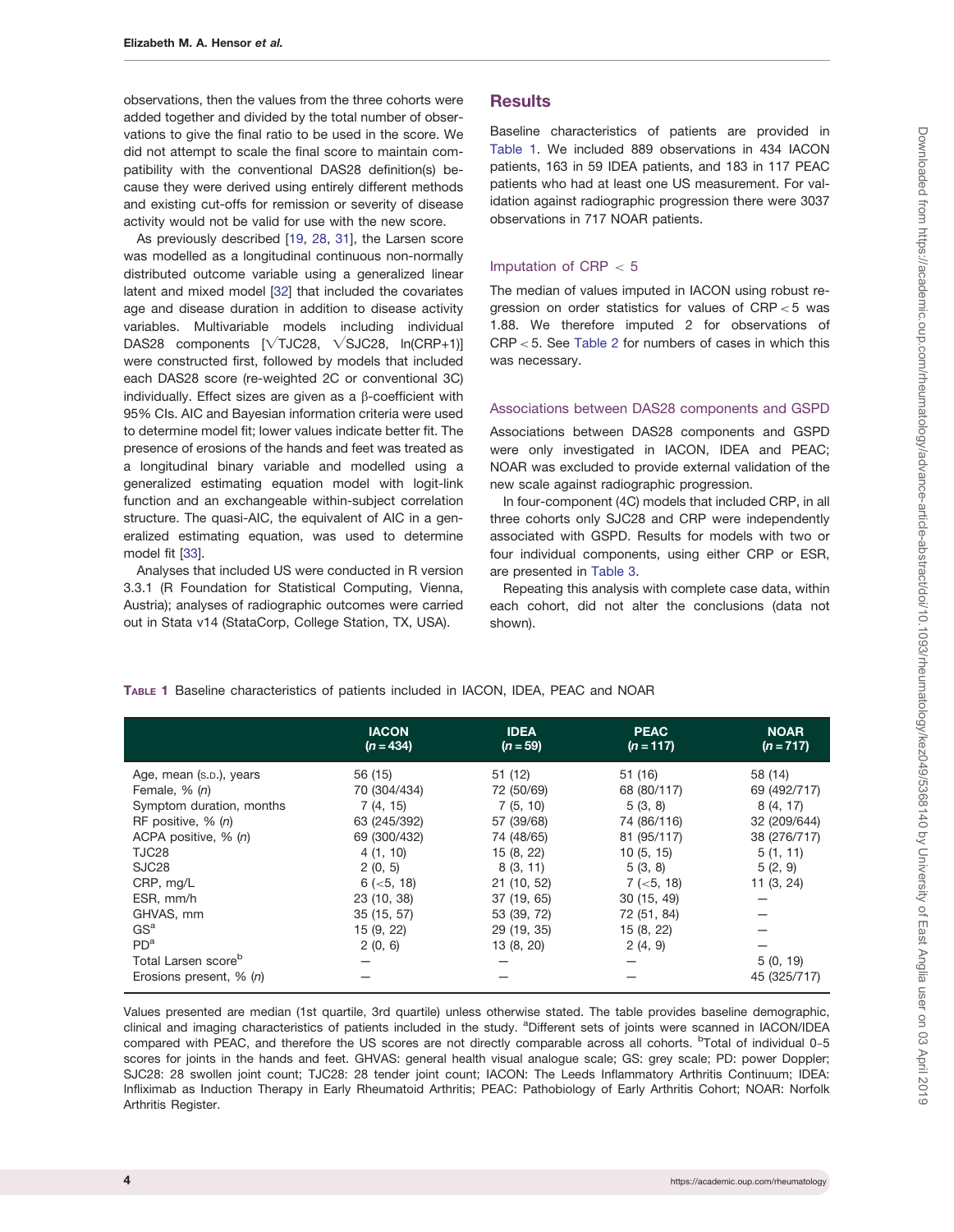<span id="page-4-0"></span>TABLE 2 Availability of DAS28 component data within each cohort included in the development phase

|                                       | <b>IACON IDEA PEAC NOAR</b> |     |     |           |
|---------------------------------------|-----------------------------|-----|-----|-----------|
| Longitudinal observations, n          | 889                         | 163 | 183 | 3037      |
| Missing TJC28, n                      | 3                           | n   | 22  |           |
| Missing SJC28, n                      | 3                           |     | 2   |           |
| <b>Missing GHVAS</b>                  | 59                          | O   | 2   | <b>NA</b> |
| Missing ESR, n                        | 159                         | 10  | 3   | NA        |
| Missing CRP, n                        | 53                          | 9   | 5   | 135       |
| CRP values censored<br>$(<5$ mg/L), n | 431                         | 72  | 51  | na        |

The table shows the total number of observations available in each of the included cohorts and the extent of missing and censored data. <sup>a</sup>High-sensitivity CRP was collected in NOAR. GHVAS: general health visual analogue scale; SJC28: 28 swollen joint count; TJC28: 28 tender joint count; IACON: The Leeds Inflammatory Arthritis Continuum; IDEA: Infliximab as Induction Therapy in Early Rheumatoid Arthritis; PEAC: Pathobiology of Early Arthritis Cohort; NOAR: Norfolk Arthritis Register; NA: Not available.

### Evaluation of model fit to GSPD

In all three cohorts, both  $R^2$  and test log-likelihood values favoured the two-component (2C) model that included only SJC28 and the acute phase reactant over the models containing all four components of conventional DAS28 [\(Table 4](#page-5-0)). We explored adding both CRP and ESR into the same model as SJC28; the 2C CRP model was still consistently a better fit to GSPD in terms of  $R^2$ , although test log-likelihood for this model was slightly higher in PEAC.

ESR was not independently associated with GSPD in IDEA or PEAC. The 2C ESR model was a better fit than the 4C ESR model in all three cohorts. However, the 2C CRP model was consistently a better fit than the 2C ESR model. Therefore, we consider the 2C CRP-based model the most appropriate measure of global synovitis.

### Derivation of re-weighted DAS28

Ratios for SJC28: CRP from the 2C models were 1.98 (IACON), 0.78 (IDEA) and 1.16 (PEAC). Weighting for the number of non-missing CRP observations (Table 2), the

TABLE 3 Coefficients for regression of global GSPD combined score onto individual DAS28 components in three datasets

|                       | Coefficient <sup>a</sup> (95% CI)             |                                             |                                               |                         |                           |                            |  |  |
|-----------------------|-----------------------------------------------|---------------------------------------------|-----------------------------------------------|-------------------------|---------------------------|----------------------------|--|--|
|                       |                                               | <b>Four-component model</b>                 |                                               | Two-component model     |                           |                            |  |  |
|                       | <b>IACON</b>                                  | <b>IDEA</b>                                 | <b>PEAC</b>                                   | <b>IACON</b>            | <b>IDEA</b>               | <b>PEAC</b>                |  |  |
| With CRP              |                                               |                                             |                                               |                         |                           |                            |  |  |
| Intercept             | 85.44<br>(71.92, 98.96)                       | 63.28<br>(32.40, 94.15)                     | $-0.48$<br>$(-4.23, 3.27)$                    | 84.32<br>(71.97, 96.66) | 66.74<br>(37.66, 95.81)   | $-0.78$<br>$(-4.18, 2.63)$ |  |  |
| $In(CRP+1)$           | 15.79<br>(9.95, 21.62)                        | 39.64<br>(23.39, 55.89)                     | 4.28<br>(2.65, 5.92)                          | 15.45<br>(9.79, 21.14)  | 40.31<br>(24.78, 55.84)   | 4.06<br>(2.46, 5.66)       |  |  |
| $\sqrt{\text{SJC28}}$ | 30.48<br>(24.49, 36.47)                       | 25.70<br>(6.04, 45.36)                      | 4.54<br>(2.58, 6.49)                          | 30.61<br>(25.91, 35.31) | 31.40<br>(18.33, 44.47)   | 4.69<br>(3.34, 6.03)       |  |  |
| $\sqrt{7J}C28$        | 0.62<br>$(-4.43, 5.67)$                       | 6.72<br>$(-9.57, 23.01)$                    | 0.70<br>$(-1.00, 2.40)$                       |                         |                           |                            |  |  |
| <b>GHVAS</b>          | $-0.07$<br>$(-0.32, 0.17)$                    | $-0.06$<br>$(-0.71, 0.60)$                  | $-0.04$<br>$(-0.10, 0.02)$                    |                         |                           |                            |  |  |
| With ESR              |                                               |                                             |                                               |                         |                           |                            |  |  |
| Intercept             | 79.47<br>(69.90, 99.04)                       | 87.73<br>(44.15, 131.30)                    | 1.69<br>$(-2.95, 6.32)$                       | 79.33<br>(60.12, 98.54) | 96.81<br>(54.93, 138.70)  | 1.49<br>$(-2.97, 5.94)$    |  |  |
| In(ESR)               | 11.91<br>(4.87, 18.94)                        | 10.68<br>$(-6.53, 27.88)$                   | 1.54<br>$(-0.22, 3.31)$                       | 11.74<br>(4.91, 18.57)  | 12.68<br>$(-4.32, 29.67)$ | 1.43<br>$(-0.28, 3.13)$    |  |  |
| $\sqrt{\text{SJ}C}28$ | 32.08<br>(26.06, 38.09)                       | 35.41<br>(14.21, 56.60)                     | 5.66<br>(3.59, 7.74)                          | 32.30<br>(27.57, 37.02) | 47.70<br>(34.39, 61.00)   | 5.59<br>(4.08, 7.10)       |  |  |
| $\sqrt{$ isc $28$     | 0.49                                          | 10.11                                       | 0.15                                          |                         |                           |                            |  |  |
| <b>GHVAS</b>          | $(-4.61, 5.58)$<br>$-0.03$<br>$(-0.28, 0.22)$ | $(-7.21, 27.43)$<br>0.25<br>$(-0.43, 0.94)$ | $(-1.64, 1.95)$<br>$-0.02$<br>$(-0.09, 0.05)$ |                         |                           |                            |  |  |

Coefficients in this table are from linear mixed regression models containing individual DAS28 components; on the left are results for models containing all four components; on the right are results for models containing only SJC and acute phase (CRP or ESR). <sup>a</sup>Different sets of joints were scanned in IACON/IDEA compared with PEAC, and different methods were used to calculate global GSPD combined score, and therefore the coefficients are not directly comparable across all cohorts. GHVAS: general health visual analogue scale; GSPD: grey scale and power Doppler; SJC28: 28 swollen joint count; TJC28: 28 tender joint count; IACON: The Leeds Inflammatory Arthritis Continuum; IDEA: Infliximab as Induction Therapy in Early Rheumatoid Arthritis; PEAC: Pathobiology of Early Arthritis Cohort; NOAR: Norfolk Arthritis Register.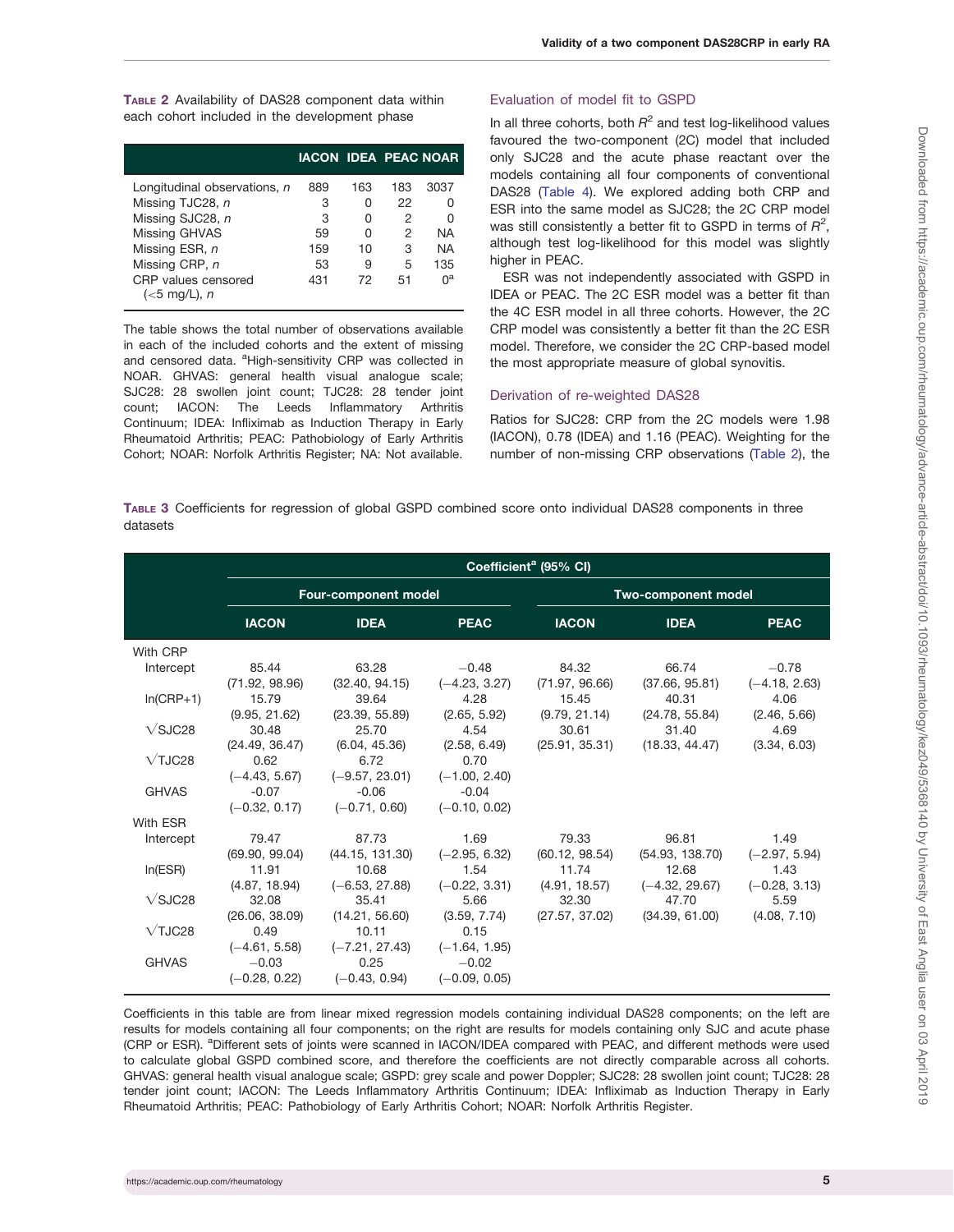<span id="page-5-0"></span>TABLE 4 Comparison of predictions from models with varying disease activity components in test data by cross-validation

|                                                 | $R^2$ between observed<br>and predicted values in<br>test data |             |             | Difference in test<br>log-likelihood (natural log units)<br>from best model |              |             |  |
|-------------------------------------------------|----------------------------------------------------------------|-------------|-------------|-----------------------------------------------------------------------------|--------------|-------------|--|
| <b>Model</b>                                    | <b>IACON</b>                                                   | <b>IDEA</b> | <b>PEAC</b> | <b>IACON</b>                                                                | <b>IDEA</b>  | <b>PEAC</b> |  |
| Individual component models                     |                                                                |             |             |                                                                             |              |             |  |
| $ln(CRP) + \sqrt{SJC28}$                        | 0.236                                                          | 0.392       | 0.380       | $\Omega$                                                                    | <sup>0</sup> | $\Omega$    |  |
| $ln(CRP) + ln(ESR) + \sqrt{SJC28}$              | 0.232                                                          | 0.384       | 0.378       | $-4.58$                                                                     | $-4.85$      | 0.41        |  |
| $In(CRP) + \sqrt{SJC28} + \sqrt{TJC28} + GHVAS$ | 0.232                                                          | 0.380       | 0.373       | $-1.85$                                                                     | $-3.04$      | $-1.59$     |  |
| $In(ESR) + VSJC28$                              | 0.215                                                          | 0.309       | 0.306       | $-19.77$                                                                    | $-7.55$      | $-9.19$     |  |
| $In(ESR) + V-SJC28 + VTO28 + GHVAS$             | 0.211                                                          | 0.298       | 0.297       | $-22.62$                                                                    | $-12.31$     | $-10.48$    |  |
| DAS models                                      |                                                                |             |             |                                                                             |              |             |  |
| Re-weighted 2C-DAS28CRP                         | 0.236                                                          | 0.386       | 0.383       | 0                                                                           | $\Omega$     | 0           |  |
| Conventional 3C-DAS28CRP                        | 0.166                                                          | 0.356       | 0.295       | $-55.52$                                                                    | $-5.73$      | $-15.39$    |  |
| Conventional 4C-DAS28CRP                        | 0.144                                                          | 0.337       | 0.256       | $-78.21$                                                                    | $-10.69$     | $-18.85$    |  |
| Conventional 4C-DAS28ESR                        | 0.123                                                          | 0.305       | 0.222       | $-102.03$                                                                   | $-7.42$      | $-20.31$    |  |
| Partial SDAI                                    | 0.166                                                          | 0.337       | 0.251       | $-62.64$                                                                    | $-8.82$      | $-17.62$    |  |
| <b>Partial CDAI</b>                             | 0.139                                                          | 0.295       | 0.209       | $-78.12$                                                                    | $-13.95$     | $-20.89$    |  |

This table provides the squared Pearson correlation ( $R^2$ ) for a variety of different linear mixed models each predicting global GSPD combined score, including two, three or four of the original individual DAS28 components, or a single calculated DAS; the difference in test log-likelihood (a measure of goodness-of-fit to the outcome) is also provided for each model relative to the best-performing model (for which difference = 0). 2C: two component; 3C: three component; 4C: four component; CDAI: clinical disease activity index; DAS28: DAS using 28 joint counts; GHVAS: general health visual analogue scale; GSPD: grey scale and power Doppler; SDAI: simplified disease activity index; SJC28: 28 swollen joint count; TJC28: 28 tender joint count; IACON: The Leeds Inflammatory Arthritis Continuum; IDEA: Infliximab as Induction Therapy in Early Rheumatoid Arthritis; PEAC: Pathobiology of Early Arthritis Cohort; NOAR: Norfolk Arthritis Register.

combined ratio was 1.68. This yielded the following 2C-DAS28CRP equation (imputing 2 if CRP is censored at  $<$ 5mg/L):

$$
2C-DAS28CRP = \sqrt{SJC28 + (0.6 \times ln(CRP + 1))}
$$

We then calculated DAS28 according to conventional definitions (3C-DAS28CRP, 4C-DAS28CRP and 4C-DAS28ESR), and according to the new 2C-DAS28CRP defined above, in addition to partial SDAI and partial CDAI.  $R^2$  values for the association with GSPD were considerably higher for 2C-DAS28CRP than for the conventional scores (Table 4), and large differences in test log-likelihood confirmed that the new score outperformed the existing definitions.

While we consider 2C-DAS28CRP the most appropriate measure of global synovitis, to permit analysis of historical datasets with only ESR available we constructed 2C-DAS28ESR, using the same method to combine SJC28: ESR coefficient ratios across the three cohorts:

$$
2C-DAS28ESR = \sqrt{SJC28 + (0.32 \times \text{In(ESR)})}
$$

### Associations between DAS28 components and radiographic outcome

Results of analyses testing the association of DAS28 components with radiographic outcomes are presented in [Table 5](#page-6-0). TJC28 was not associated with Larsen score, while SJC28 and CRP were both positively associated. Higher TJC28 was associated with lower odds of erosion, while SJC28 and CRP were both positively associated with erosion

### Comparison between conventional and re-weighted DAS28 scores

Conventional 3C-DAS28CRP was significantly associated with Larsen score; however, the association was stronger with re-weighted 2C-DAS28CRP [\(Table 6\)](#page-7-0). Furthermore, model fit was improved with the re-weighted 2C-DAS28CRP score.

Conventional 3C-DAS28CRP was not associated with the presence of erosions. However, re-weighted 2C-DAS28CRP was significantly associated with the presence of erosions. Model fit was again better with the reweighted 2C-DAS28CRP score.

### **Discussion**

This is the first study to produce a 2C DAS weighted against US-detected inflammation and demonstrate that it outperforms the conventional definitions in the strength of association both with synovitis and radiographic progression. The resulting 2C-DAS28CRP is a potential tool for assessing one pathophysiological manifestation of RA,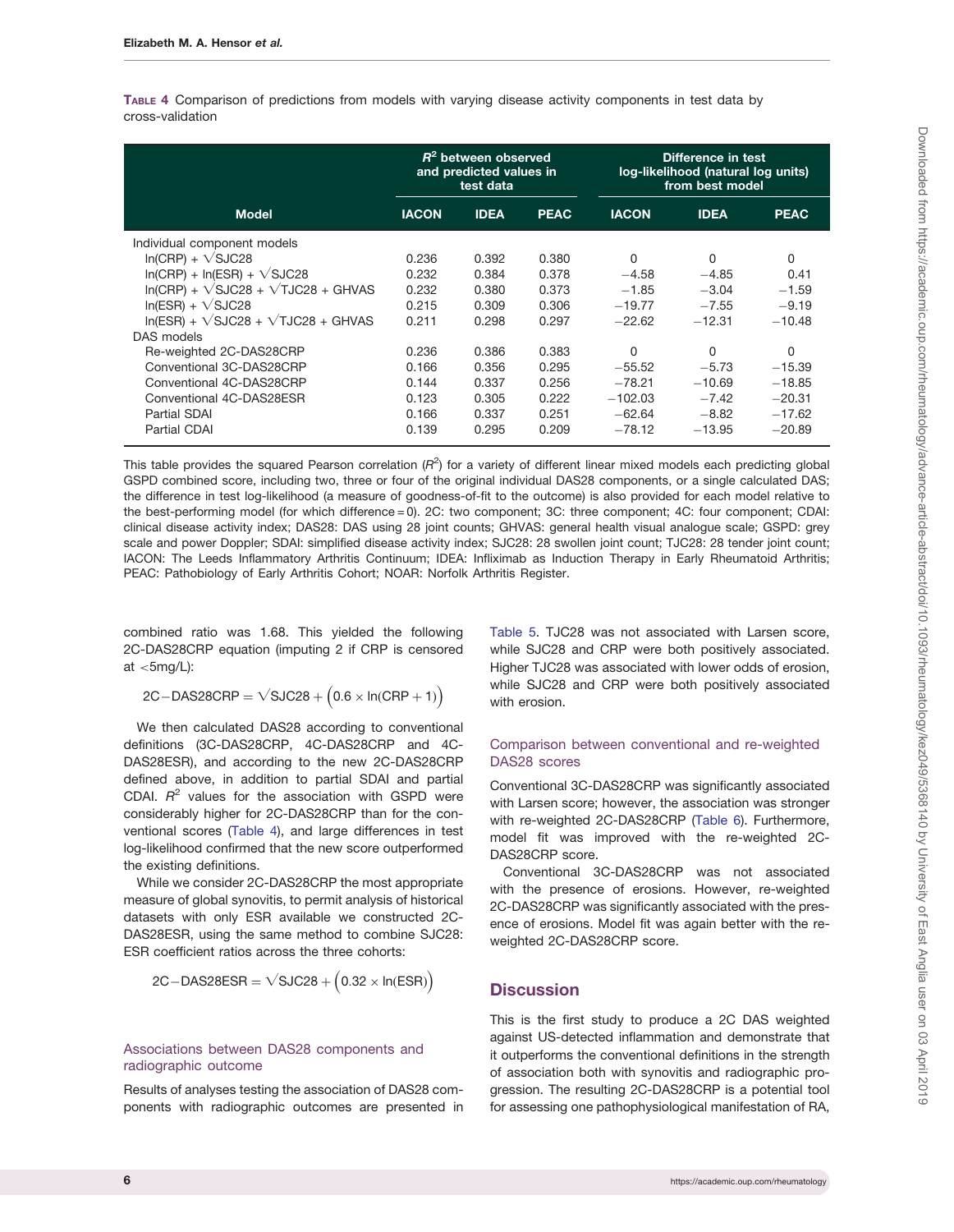|                       | Univariable models            |                        | <b>Multivariable model</b>    |                                |  |  |
|-----------------------|-------------------------------|------------------------|-------------------------------|--------------------------------|--|--|
| <b>Variable</b>       | <b>B-Coefficient (95% CI)</b> | P-value                | <b>B-Coefficient (95% CI)</b> | P-value                        |  |  |
| Larsen score (GLLAMM) |                               |                        |                               |                                |  |  |
| $\sqrt{T}$ JC         | $-0.21$ ( $-0.47, 0.05$ )     | 0.111                  | $-0.48$ ( $-1.04$ , 0.08)     | 0.092                          |  |  |
| $\sqrt{\text{SJ}}$ C  | $0.67$ $(0.37, 0.98)$         | $1.31 \times 10^{-5}$  | 0.84(0.13, 1.55)              | 0.020                          |  |  |
| $In(CRP+1)$           | 1.65 (1.09, 2.22)             | $9.85 \times 10^{-9}$  | 1.65 (1.07, 2.23)             | $2.29 \times 10^{-8}$          |  |  |
| Erosions (GEE)        |                               |                        |                               |                                |  |  |
| $\sqrt{T}$ JC         | $-0.13$ ( $-0.18$ , $-0.08$ ) | $2.30 \times 10^{-7}$  | $-0.28$ ( $-0.40, -0.16$ )    | $2.52 \times 10^{-6}$          |  |  |
| $\sqrt{\text{SJC}}$   | $0.06$ (-0.00, 0.11)          | 0.064                  | 0.30(0.15, 0.44)              | $5.21 \times 10^{-5}$          |  |  |
| $In(CRP+1)$           | 0.30(0.21, 0.40)              | $6.55 \times 10^{-10}$ | $0.31$ $(0.20, 0.42)$         | 5.31 $\times$ 10 <sup>-8</sup> |  |  |

### <span id="page-6-0"></span>TABLE 5 Associations between individual DAS28 components and radiographic damage

This table provides coefficients, 95% CI and P-values for univariable and multivariable longitudinal models of radiographic progression that include individual components of conventional three-component DAS28CRP. DAS28: DAS using 28 joint counts; GEE: generalized estimating equations; GLLAMM: generalized linear latent and mixed models; SJC: swollen joint count; TJC: tender joint count.

i.e. synovitis, consistent with the OMERACT core set definition [[34](#page-9-0)].

RA DASs were intended to capture the severity of the patient's inflammatory symptoms. The 2C-DAS28CRP was developed to better reflect the pathophysiological manifestation of synovial inflammation and not a more global construct of disease activity, as reflected in the breadth of the OMERACT core set. Consequently, we would not recommend replacing the conventional DAS28 with the 2C score in clinical trials or clinical practice without due consideration of how to measure the other core set areas. The 2C-DAS28CRP score will therefore be useful in studies that focus on the pathophysiological manifestations of RA: these include (pharmaco)genetic/genomic studies. It could be argued that to identify biological factors associated with disease activity or response to therapy, US inflammation should be used directly as the outcome. This would have the advantage of allowing us to separate synovitis from tenosynovitis, although it is likely that these both fall into a broader construct of 'RA inflammation' which would remain an appropriate target for such research. However, it is not currently possible to acquire and score images in routine clinical settings, from which most of the large (pharmaco)genetic/genomic datasets have been compiled to date and are likely to be compiled in the near future. The 2C-DAS28CRP will therefore aid the (re)analysis of (existing) large-scale datasets and may yield larger effect sizes for any putative associations in comparison with existing DAS28CRP.

Our findings show that if TJC28 and patient GHVAS are removed from the DAS28, the association with the pathophysiological mechanism targeted by DMARDs, namely synovial inflammation, is improved. The association was stronger for CRP-based models than for ESR-based models, consistent with CRP being a more sensitive and responsive measure of inflammation than ESR, which is an indirect measure of multiple plasma proteins and influenced by age, gender, haemoglobin and serum immunoglobulin levels, among other confounders [\[35\]](#page-9-0).

In previous work Baker et al. [\[18\]](#page-8-0) found that SJC28, acute phase reactants and evaluator's global assessment were associated with MRI-detected synovitis, which broadly agrees with our findings. However, we were unable to investigate the association with physician's global assessment as this was not available in our cohorts; indeed, this partly motivated the development of the new score. For the same reason we were unable to calculate full SDAI and CDAI scores; however, the equivalent partial scores performed poorly in comparison with 2C-DAS28CRP, because they gave equal weight to tender and swollen joints and included patient VAS, when neither tenderness nor patient VAS were independently associated with GSPD.

In a previous attempt to update the DAS28 using USdetected synovitis [\[36](#page-9-0)], TJC28 and SJC28 were replaced with PD score from 22 joints (including MTPs and excluding elbows, shoulders and PIPs), and a count of GS synovitis presence in the standard 28 joints. However, coefficients for each term were not amended, and replacing the clinical counts with US restricts the clinical utility of the score because it requires US assessment in all cases. Nevertheless, the authors reported stronger associations between their US-derived DAS28 scores and radiographic and MRI measures of structural progression compared with the original DAS28.

There are a number of limitations to this study. A limited amount of missing covariate data was addressed using multiple imputation, which has been shown to reduce imprecision and bias in the estimation of coefficients in comparison to ad hoc approaches such as complete case analysis [[37\]](#page-9-0). We did not collect hsCRP and therefore opted to impute a single value for observations of  $CRP < 5$  to standardize practice when using the new scale. It is possible that for patients with no swollen joints, hsCRP would provide valuable additional information, and a DAS using alternative weights may be more appropriate in such circumstances. However, hsCRP is not routinely available in the clinic, limiting application. US assessments of different joint sets were made for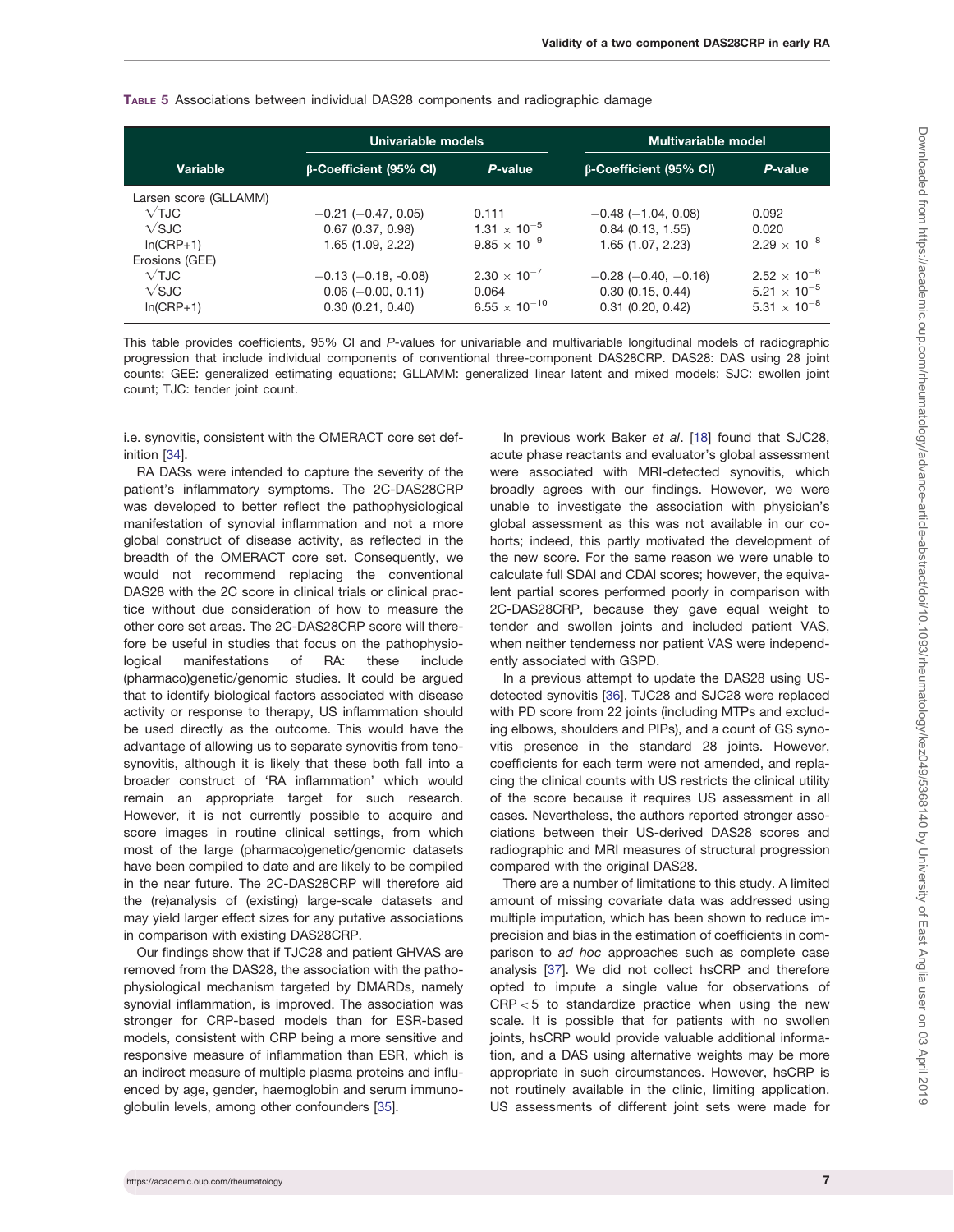<span id="page-7-0"></span>TABLE 6 Comparison of associations between radiographic damage and conventional vs re-weighted DAS28

| <b>Model</b>                                                                    | <b>B-Coefficient (95% CI)</b>            | P-value                        | AIC.                 | <b>BIC</b>           | QIC                  |
|---------------------------------------------------------------------------------|------------------------------------------|--------------------------------|----------------------|----------------------|----------------------|
| Larsen score<br>Conventional 3C-DAS28CRP<br>Re-weighted 2C-DAS28CRP<br>Erosions | 0.78(0.27, 1.30)<br>1.15(0.69, 1.61)     | 0.003<br>$8.68 \times 10^{-7}$ | 8140.085<br>8124.842 | 8213.550<br>8198.308 |                      |
| Conventional 3C-DAS28CRP<br>Re-weighted 2C-DAS28CRP                             | $0.07$ (-0.03, 0.17)<br>0.24(0.15, 0.33) | 0.174<br>$2.02 \times 10^{-7}$ |                      |                      | 1611.693<br>1545.371 |

This table provides coefficients, 95% CI, P-values and model fit statistics for univariable longitudinal models of radiographic progression that include either the re-weighted 2C- or conventional 3C-DAS28CRP score. 2C: two component; 3C: three component; AIC: Akaike information criteria; BIC: Bayesian information criteria; DAS28: DAS using 28 joint counts; QIC: quasi-AIC.

IACON/IDEA and PEAC, and the methods of calculating GSPD differed between the cohorts. Coupled with potential case mix differences, this explains why intercepts and coefficients differed between the cohorts, which we addressed by using ratios of the coefficients rather than the coefficients themselves. The inclusion of cohorts representing a spectrum of disease activity and treatment is desirable in a validation study. Despite the differences in case mix evident in [Table 1,](#page-3-0) and the differences in US methodology, patterns of association between DAS28 components and the US outcome were the same across the development cohorts. The validation cohort was recruited prior to the introduction of rapid DMARD escalation for management of RA; therefore, the level of radiographic progression may have been higher than we would expect in modern cohorts. However, greater range in the outcome is desirable when studying associations and, importantly, we identified the same patterns of association, this time replacing US inflammation with its posited consequence, radiographic progression, as the outcome. We chose not to rely on observed coefficients so our results would be widely generalizable across varied cohorts. Furthermore, any differences between cohorts could not have affected the finding that 2C-DAS28CRP was more strongly associated with the outcome than original DAS28 within each cohort. Study design is an important consideration when US methods are not standardized; it would not be appropriate to directly compare levels of inflammation between cohorts such as the ones included in this study. However, our results show that with the use of carefully selected methods (such as using ratios rather than measured coefficients) it is possible to derive clinically meaningful results by combining data from a range of US scoring systems. In future, advances in machine learning for feature extraction and scoring may help improve standardization. GS scoring may reflect fibrosis in addition to inflammation; we have only included patients with early RA in this development study, which should limit the impact of this issue, but may also limit the applicability of the scale for use in patients with more established disease. Future areas of validation work for the new scale will include reassessment of

treatment effects in historical trials of both early and established RA, in addition to prospective data collection.

In summary, a re-weighted DAS28 equation including only SJC28 and CRP was more closely associated with US-detected synovitis than definitions that also included TJC28 and GHVAS. CRP-based DASs were more closely associated with synovitis than ESR-based counterparts. The 2C-DAS28CRP showed stronger association with burden of radiographic damage than the conventional 3C-DAS28 including TJC28. The improved association with both synovitis and erosion demonstrates that the novel 2C-DAS28 is a more appropriate measure of pathophysiology in early RA compared with conventional DAS28.

### Acknowledgements

We thank all the patients who have contributed to this research and clinical staff who supported patient recruitment. We gratefully acknowledge the contributions of all those involved in data collection, particularly Ilias Lazarou, Richard Wakefield, Ai Lyn Tan, Laura Horton and Alwyn Jackson who scored the majority of the US scans in PEAC, IDEA and IACON. Members of the MATURA, IACON and PEAC Consortia are listed in online [Supplementary material,](https://academic.oup.com/rheumatology/article-lookup/doi/10.1093/rheumatology/kez049#supplementary-data) section 'Consortia', available at Rheumatology online. We would like to thank MATURA consortium members for their feedback during the design of this project, and IACON and PEAC consortia members for their contributions to the design of the cohorts and the data collection. The cohorts examined in this study were funded by a number of different organizations. We thank the Medical Research Council (MRC) and Arthritis Research UK (ARUK) for their joint funding of the PEAC study [grant number G0800648, 36661] and the Experimental Arthritis Treatment Centre [20022]. The IACON study was supported by programme grants from Arthritis Research UK [grant number 18475]; the National Institute for Health Research (NIHR) Leeds Biomedical Research Centre [grant number IS-BRU-0211-20013] and NIHR Leeds Diagnostic Evaluation Co-operative [grant number 100074]. The IDEA study was supported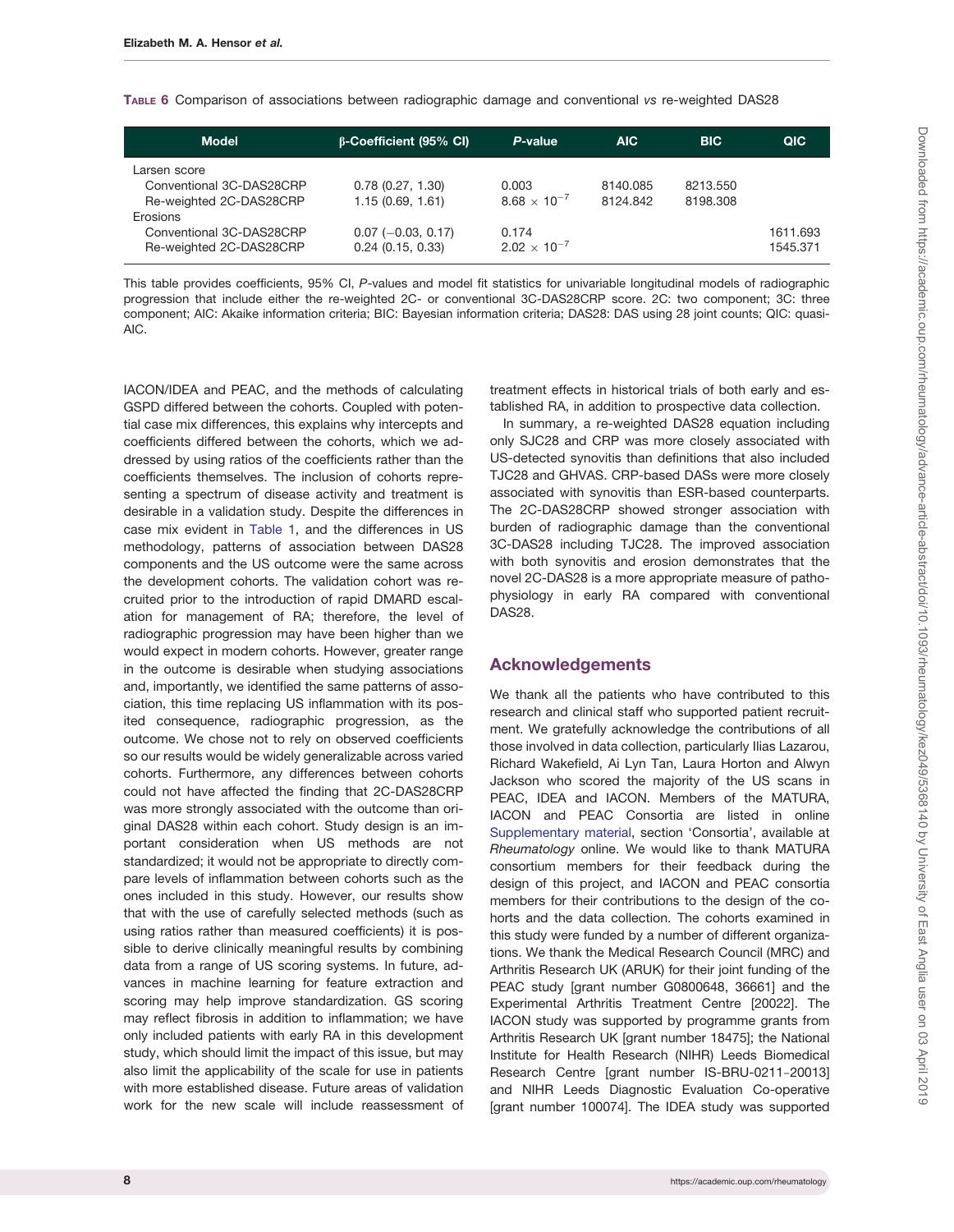<span id="page-8-0"></span>by a research grant from Investigator-Initiated Studies Program of Merck Sharp & Dohme Limited [grant number 471305]. The opinions expressed in this paper are those of the authors and do not necessarily represent those of Merck Sharp & Dohme Limited. The NOAR study was funded by Arthritis Research UK [grant numbers 20385, 20380]. The work was also supported by the NIHR Manchester Biomedical Research Centre. This article presents independent research supported by the NIHR. The views expressed are those of the authors and not necessarily those of the NHS, the NIHR or the Department of Health. The funders had no role in the study design, data collection and analysis, data interpretation, the writing of the manuscript or the decision to submit the manuscript for publication. Preliminary findings from this study were presented at the 2016 meeting of the American College of Rheumatology in Washington, DC, USA [\[38\]](#page-9-0).

Funding: This work was supported by the Medical Research Council (MRC) and Arthritis Research UK (ARUK) for their joint funding of Maximizing Therapeutic Utility in Rheumatoid Arthritis (MATURA) [grant numbers MR/K015346/1, 20670, respectively].

Disclosure statement: The authors have declared no conflicts of interest.

### Supplementary data

[Supplementary data](https://academic.oup.com/rheumatology/article-lookup/doi/10.1093/rheumatology/kez049#supplementary-data) are available at Rheumatology online.

### **References**

- 1 van der Heijde DM, van't Hof MA, van Riel PL et al. Judging disease activity in clinical practice in rheumatoid arthritis: first step in the development of a disease activity score. Ann Rheum Dis 1990;49:916-20.
- 2 Putrik P, Ramiro S, Kvien TK et al. Variations in criteria regulating treatment with reimbursed biologic DMARDs across European countries. Are differences related to country's wealth? Ann Rheum Dis 2014;73:2010-21.
- 3 Fransen J, Creemers MC, Van Riel PL. Remission in rheumatoid arthritis: agreement of the disease activity score (DAS-28) with the ARA preliminary remission criteria. Rheumatology (Oxford) 2004;43:1252-5.
- 4 European Medicines Agency. Guideline on clinical investigation of medicinal products other than NSAIDs for treatment of rheumatoid arthritis. 2015. [http://www.ema.](http://www.ema.europa.eu/docs/en_GB/document_library/Scientific_guideline/2015/06/WC500187583.pdf) [europa.eu/docs/en\\_GB/document\\_library/Scientific\\_](http://www.ema.europa.eu/docs/en_GB/document_library/Scientific_guideline/2015/06/WC500187583.pdf) [guideline/2015/06/WC500187583.pdf](http://www.ema.europa.eu/docs/en_GB/document_library/Scientific_guideline/2015/06/WC500187583.pdf) (12 May 2016, date last accessed).
- 5 Cohen G, Gossec L, Dougados M et al. Radiological damage in patients with rheumatoid arthritis on sustained remission. Ann Rheum Dis 2007;66:358-63.
- 6 McWilliams DF, Zhang W, Mansell JS et al. Predictors of change in bodily pain in early rheumatoid arthritis: an inception cohort study. Arthritis Care Res (Hoboken) 2012;64:1505-13.
- 7 Prevoo ML, van't Hof MA, Kuper HH et al. Modified disease activity scores that include twenty-eight-joint counts.

Development and validation in a prospective longitudinal study of patients with rheumatoid arthritis. Arthritis Rheum 1995;38:44-8.

- 8 Fransen J, Welsing PM, de Keijzer RM, van Riel PL. Disease activity scores using C-reactive protein: cRP may replace ESR in the assessment of RA disease activity [abstract]. Ann Rheum Dis 2003;62(Suppl 1):151.
- 9 Hensor EM, Emery P, Bingham SJ, Conaghan PG; YEAR Consortium. Discrepancies in categorizing rheumatoid arthritis patients by DAS-28(ESR) and DAS-28(CRP): can they be reduced? Rheumatology (Oxford) 2010;49:1521-9.
- 10 Siemons L, Vonkeman HE, ten Klooster PM, van Riel PL, van de Laar MA. Interchangeability of 28-joint disease activity scores using the erythrocyte sedimentation rate or the C-reactive protein as inflammatory marker. Clin Rheumatol 2014;33:783-9.
- 11 Madsen OR. Is DAS28-CRP with three and four variables interchangeable in individual patients selected for biological treatment in daily clinical practice? Clin Rheumatol 2011;30:1577-82.
- 12 Brown AK, Quinn MA, Karim Z et al. Presence of significant synovitis in rheumatoid arthritis patients with diseasemodifying antirheumatic drug-induced clinical remission: evidence from an imaging study may explain structural progression. Arthritis Rheum 2006;54:3761-73.
- 13 Brown AK, Conaghan PG, Karim Z et al. An explanation for the apparent dissociation between clinical remission and continued structural deterioration in rheumatoid arthritis. Arthritis Rheum 2008;58:2958-67.
- 14 Geng Y, Han J, Deng X, Zhang Z. Presence of power Doppler synovitis in rheumatoid arthritis patients with synthetic and/or biological disease-modifying antirheumatic drug-induced clinical remission: experience from a Chinese cohort. Clin Rheumatol 2014;33:1061-6.
- 15 Zufferey P, Möller B, Brulhart L et al. Persistence of ultrasound synovitis in patients with rheumatoid arthritis fulfilling the DAS28 and/or the new ACR/EULAR RA remission definitions: results of an observational cohort study. Joint Bone Spine 2014;81:426-32.
- 16 Saleem B, Brown AK, Keen H et al. Should imaging be a component of rheumatoid arthritis remission criteria? A comparison between traditional and modified composite remission scores and imaging assessments. Ann Rheum Dis 2011;70:792-8.
- 17 Wakefield RJ, D'Agostino MA, Naredo E et al. After treatto-target: can a targeted ultrasound initiative improve RA outcomes? Ann Rheum Dis 2012;71:799-803.
- 18 Baker JF, Conaghan PG, Smolen JS et al. Development and validation of modified disease activity scores in rheumatoid arthritis: superior correlation with magnetic resonance imaging-detected synovitis and radiographic progression. Arthritis Rheumatol 2014;66:794-802.
- 19 Ling SF, Viatte S, Lunt M et al. HLA-DRB1 amino acid positions 11/13, 71, and 74 are associated with inflammation level, disease activity, and the Health Assessment Questionnaire score in patients with inflammatory polyarthritis. Arthritis Rheumatol 2016;68:2618-28.
- 20 Arnett FC, Edworthy SM, Bloch DA et al. The American Rheumatism Association 1987 revised criteria for the